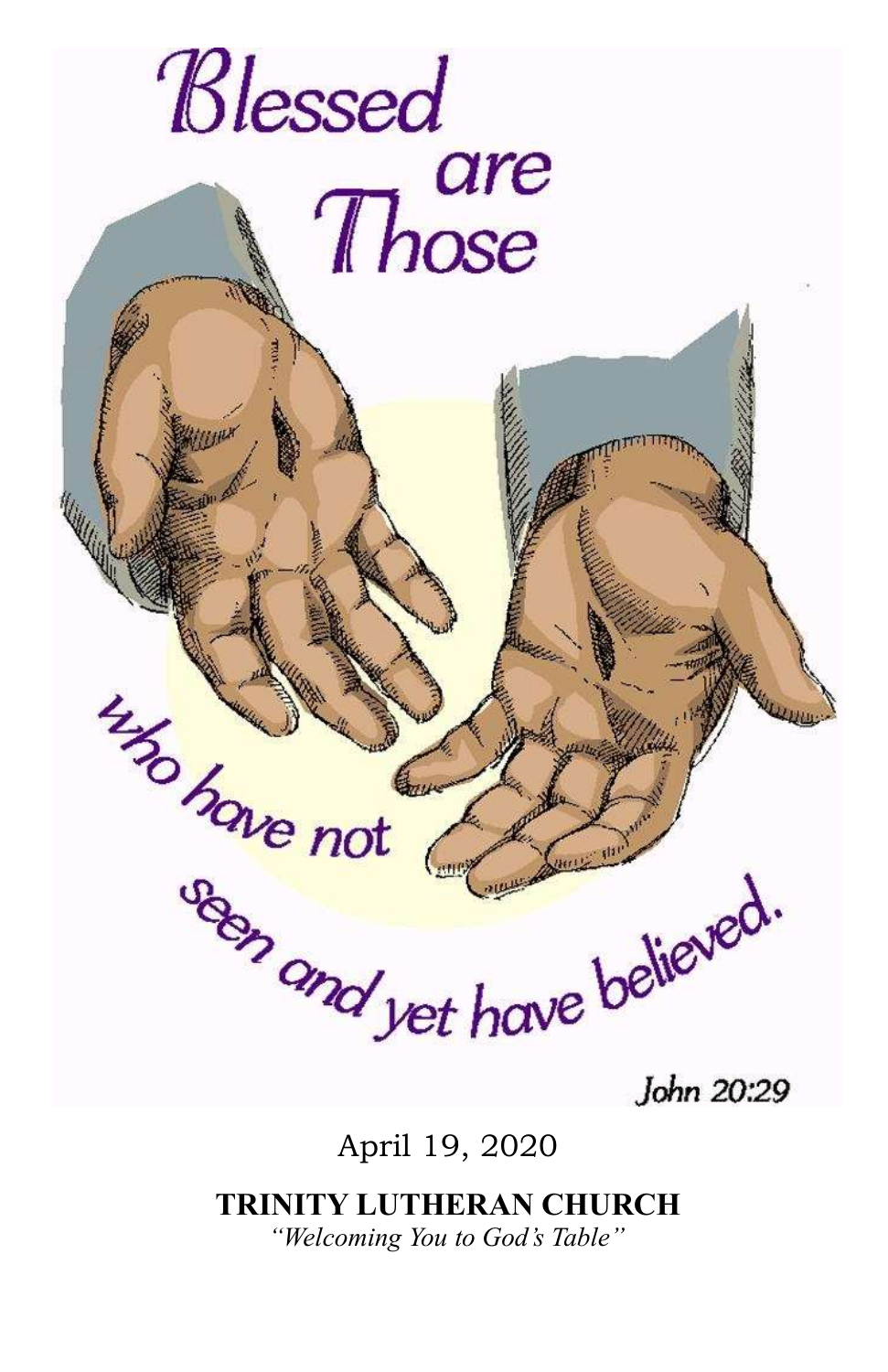

# Trinity Lutheran Church

20 Meadowlark Road Vernon, Connecticut

860-875-2170

www.tlcvernon.org tlcadmin@tlcvernon.org

"Welcoming You to God's Table"

The Ministers: TLC Congregation Pastor: The Rev. Timothy Oslovich Director of Music: Gary Benevides Parish Administrator: Annette Burgess Facebook – Trinity Lutheran Church Vernon, CT Instagram - tlc\_vernon YouTube Channel – Trinity Lutheran Church, Vernon, CT Pastor Tim is on Twitter – @TimOslovich

Welcome

Prelude: Brass & Organ

Gary Benevides Dave Raccagni Curt Szalontai

## Gospel: John 20:19-31

 $19$ When it was evening on that day, the first day of the week, and the doors of the house where the disciples had met were locked for fear of the Jews, Jesus came and stood among them and said, "Peace be with you." 20After he said this, he showed them his hands and his side. Then the disciples rejoiced when they saw the Lord.  $21$  Jesus said to them again, "Peace be with you. As the Father has sent me, so I send you."  $22$ When he had said this, he breathed on them and said to them, "Receive the Holy Spirit.  $^{23}$ If you forgive the sins of any, they are forgiven them; if you retain the sins of any, they are retained."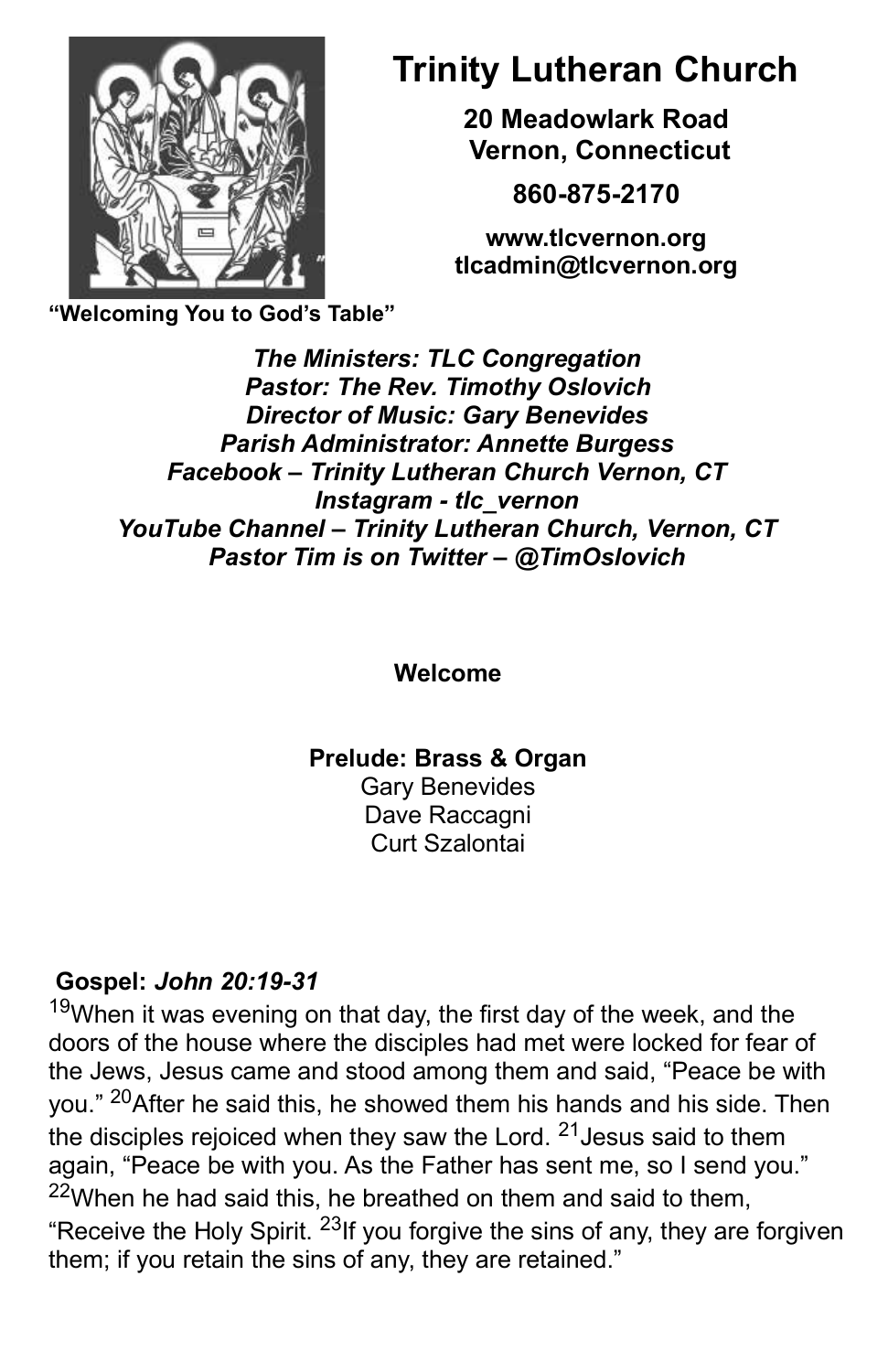$^{24}$ But Thomas (who was called the Twin), one of the twelve, was not with them when Jesus came. <sup>25</sup>So the other disciples told him, "We have seen the Lord." But he said to them, "Unless I see the mark of the nails in his hands, and put my finger in the mark of the nails and my hand in his side, I will not believe."

 $26A$  week later his disciples were again in the house, and Thomas was with them. Although the doors were shut, Jesus came and stood among them and said, "Peace be with you." <sup>27</sup>Then he said to Thomas, "Put your finger here and see my hands. Reach out your hand and put it in my side. Do not doubt but believe." <sup>28</sup>Thomas answered him, "My Lord and my God!" <sup>29</sup> Jesus said to him, "Have you believed because you have seen me? Blessed are those who have not seen and yet have come to believe."

 $30$ Now Jesus did many other signs in the presence of his disciples, which are not written in this book.  $31$ But these are written so that you may come to believe that Jesus is the Messiah, the Son of God, and that through believing you may have life in his name.

P: This is the Gospel of the Lord.

C: Thanks be to God.

#### **SERMON**

#### **HYMN**

#### Crown Him with Many Crowns

Hymn words and music in this bulletin are used with permission. Augsburg Fortress Hymns License #23665 for all hymn text and tunes that are copyright © Augsburg Fortress Publishers. Other words and music are used with permission under CCLI license #2474188. Portions of the Haugen Liturgy are Copyright © 1991, GIA Publications, Inc., Chicago. Reprinted under OneLicense.net A-700305. All rights reserved. Liturgy Reprinted from Sundaysand Seasons.com, copyright 2006 Augsburg Fortress. Used by permission of Augsburg Fortress.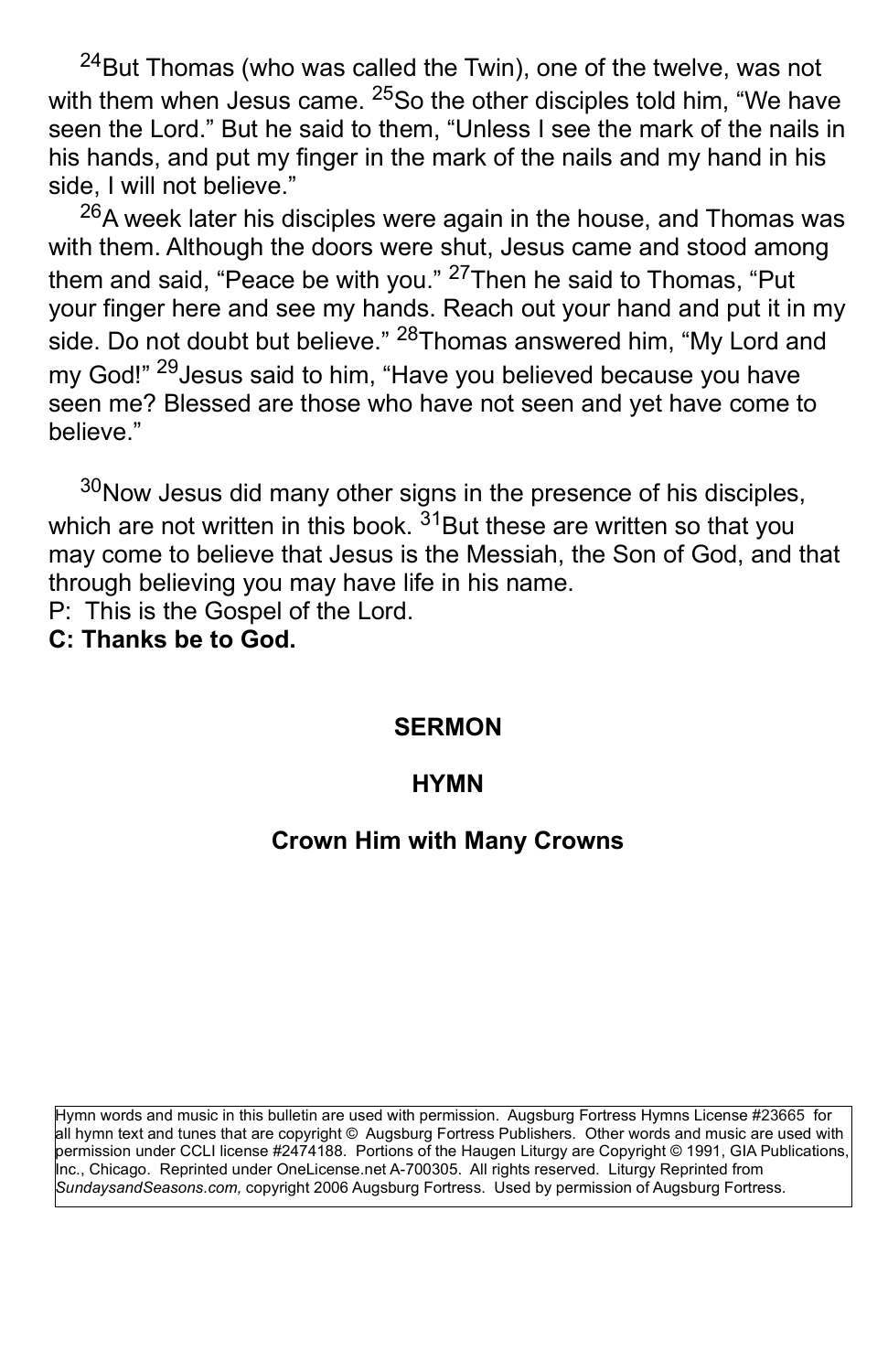## THE PRAYERS

Uplifted by the promised hope of healing and resurrection, we join the people of God in all times and places in praying for the church, the world, and all who are in need.

As we begin the prayers, we will pause for 30 seconds of silence to center ourselves, to listen to God, to simply be aware of the presence of Jesus in our midst.

Open the doors we close, O God, when we fear those who worship you in different ways. Guide us to unity and harmony so that we may come to respect and cherish our commonalities. Lord, in your mercy, hear our prayer.

Open the paths we ignore, O God, when we prioritize financial gain and convenience over listening to the groaning of the earth. Inspire all to care for the world you have made so that living things might thrive. Lord, in your mercy,

## hear our prayer.

Open the rooms we lock, O God, to those who live without a homeland or place of safety. We pray that generous nations offer refuge and peace for all. Lord, in your mercy,

## hear our prayer.

Open the hearts we close, O God, to the cries of those in pain. We pray for those isolated physically or emotionally through incarceration, addiction, mental illness, chronic suffering, grief, and all in need. Lord, in your mercy,

### hear our prayer.

Please pray for:

Elly, Michael, Curt & Cyndy, Julie S, Edith Stechholz, Andy Wallbillich, Laurie Miller, Paul, Candy, Kevin & family, Vanessa, John, Paul, Greg, Jackie, Rose, Gerhard, Briana & Elliana, Jean, Joann & Frank, Judy, Sapphire Williams, Diane, Duane, Nancy, Erica S, Rees/Ashe family, Orus & family, Paul, Tom S, Lynn-Marie, Francis, Fran Weir, Karen, Kirk Russell, Steve B, ChristyAnne V, Robyn & Ella, Clara, Ralph & Nina, Grant, Cody, Kurt Glacy, Carol Chandler, Juanita, Rhoda, Sue Schutz, Richard & Antoinette Regner, Emily, Cheryl, Kara, Jason Zollo & family, Susan C, Richard Eppler, Jeanne, Frank, Cathy O., Lynne N., Julie, Alex, Scott Cady, Vo Newell, Jessica, Nancy Vincent, William, Christopher, Roy Lantieri, Mary A, John B, Caroline C, Cherry family, Megan Oborski,